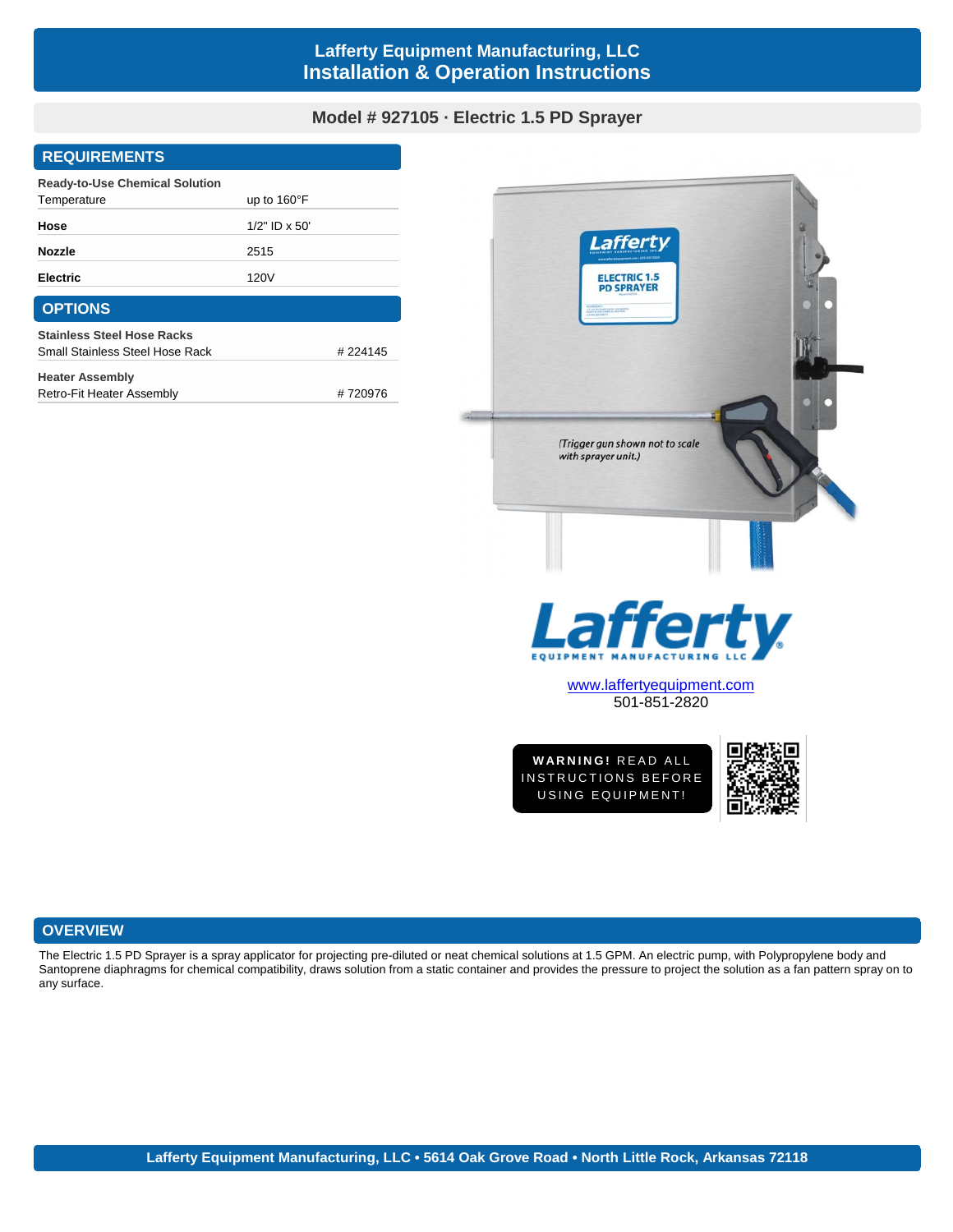### **SAFETY & OPERATIONAL PRECAUTIONS**

- For proper performance do NOT modify, substitute nozzle, hose diameter or length.
- Manufacturer assumes no liability for the use or misuse of this unit.
- Wear protective clothing, gloves and eye wear when working with chemicals.
- Always direct the discharge away from people and electrical devices.
- Follow the chemical manufacturer's safe handling instructions.
- NEVER mix chemicals without first consulting chemical manufacturer.
- Operate the electric pump according to the limitations specified on the data label.
- Do not use with flammable or hazardous fluids not compatible with Santoprene.
- Always consider electrical shock hazard when working with and handling electrical equipment. If uncertain, consult an Electrician. Electrical wiring should only be done by a qualified Electrician per Local and State Electrical Codes.

### **TO INSTALL (REFER TO DIAGRAM ON NEXT PAGE)**

- 1. Do NOT connect to electricity yet.
- 2. Mount the unit to a suitable surface above the chemical solution supply to prevent siphoning.
- 3. Connect the discharge hose as shown in the diagram.
- 4. Insert chemical solution suction tube into a container of ready-to-use chemical.

#### **TO OPERATE**

- 1. With trigger gun in hand flip the switch to the on position.
- 2. Pull the trigger gun to begin application.
- 3. When application is completed, release the trigger.
- 4. Flip the switch to the off position when not in use.
- 5. Pull the trigger to relieve pressure in hose.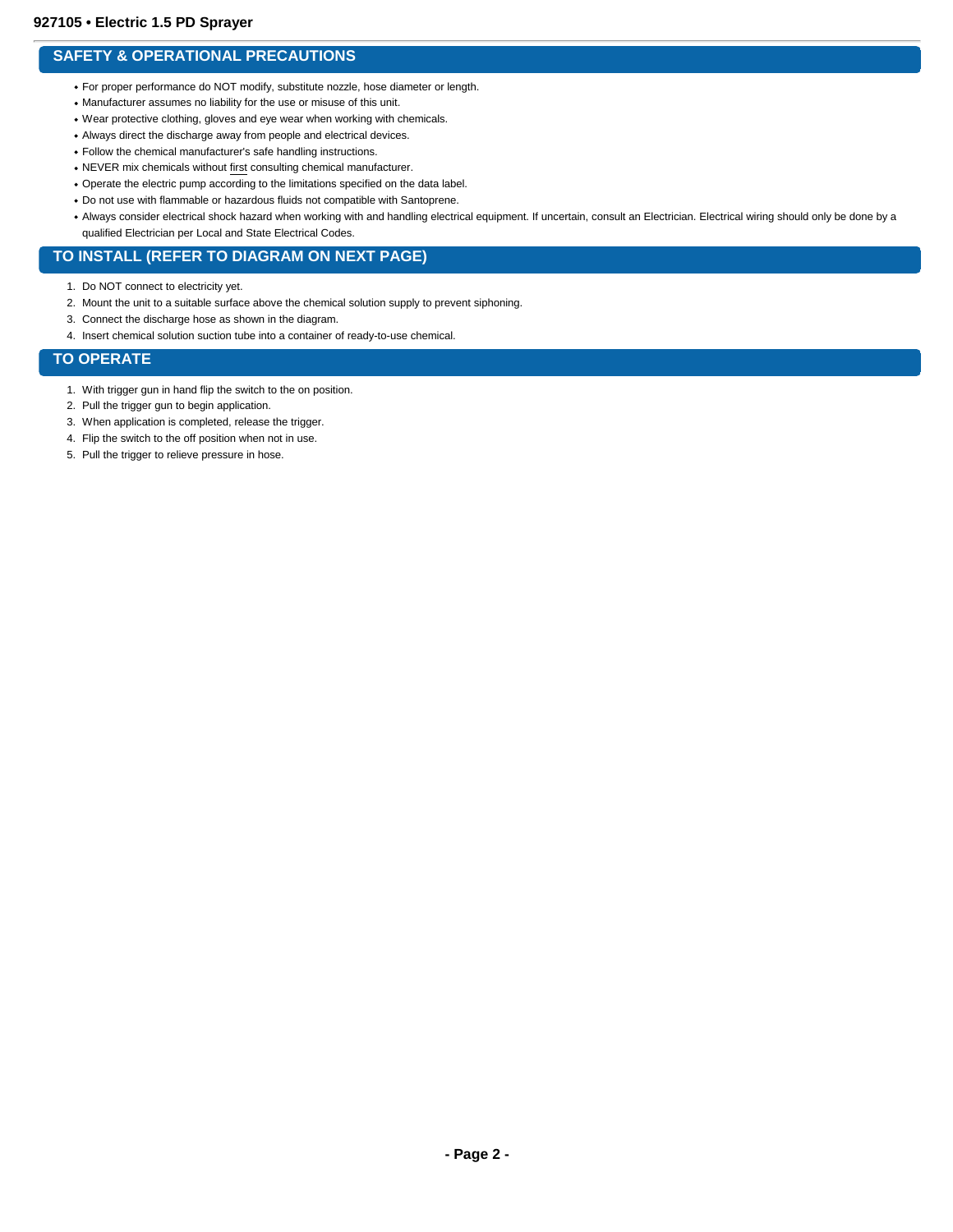